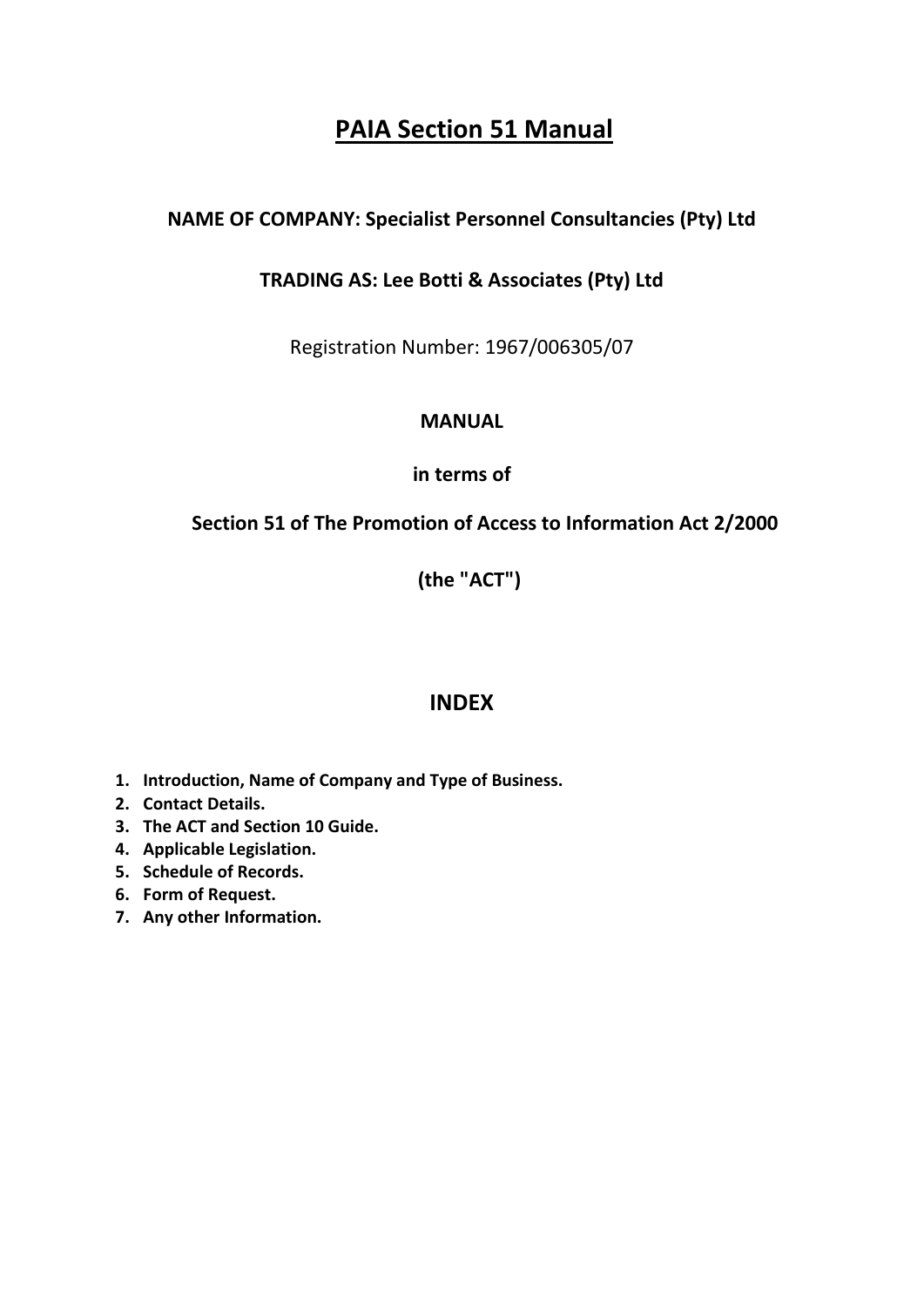#### **1. Introduction, Name of Company and Type of Business**

Lee Botti & Associates (Pty) Ltd operates in the Staffing Industry and provides:

- Permanent Placements
- Temporary Employment Services
- Contract Placements

#### **2. Company Contact Details**

Information Officer: Mrs Jill Morris CK Registration Number: 1967/006305/07 Registered Address: Building 1, Unit F2, Greenstone Hill Office Park, 24 Emerald Boulevard, Greenstone Hill Ext 22, 1609 Physical Address: Building 1, Unit F2, Greenstone Hill Office Park, 24 Emerald Boulevard, Greenstone Hill Ext 22, 1609 Postal Address: Building 1, Unit F2, Greenstone Hill Office Park, 24 Emerald Boulevard, Greenstone Hill Ext 22, 1609 Telephone Number: (011) 452 0204 Facsimile Number: (011) 452 2213 Email: jillm@leebotti.co.za Website[: www.leebotti.co.za](http://www.leebotti.co.za/)

#### **3. The ACT**

- **3.1** The ACT grants a requester access to records of a private body, if the record is required for the exercise or protection of any rights. If a public body lodges a request, the public body must be acting in the public interest.
- **3.2** Requests in terms of the ACT shall be made in accordance with the prescribed procedures, at the rates provided. The forms and tariff are dealt with in paragraphs 6 and 7 of the Act.
- **3.3** Requesters are referred to the Guide in terms of Section 10 which has been compiled by the South African Human Rights Commission, which will contain information for the purposes of exercising Constitutional Rights. The Guide is available from the SAHRC.

| The contact details of the Commission are: |                                  |
|--------------------------------------------|----------------------------------|
| Postal Address:                            | Private Bag 2700, Houghton, 2041 |
| Telephone Number:                          | +27-11-877 3600                  |
| Fax Number:                                | +27-11-403 0625                  |
| Website:                                   | www.sahrc.org.za                 |

#### **4. Availability of Records in terms of Other Legislation**

A requester is not obliged to request access to information held by the company in terms of the Act, should there be other legislation that provides a requester with access to such a record. Such other legislation may include but is not limited to:

- 1. Companies Act No. 71 0f 2008
- 2. Close Corporations Act No. 25 of 2002
- 3. Basic Conditions of Employment Act No.75 of 1997
- 4. Compensation for Occupational Diseases Act No. 130 of 1993
- 5. Employment Equity Act of 1998, as amended
- 6. Income Tax Act No. 58 of 1962
- 7. Occupational Health and Safety Act No. 85 of 1993